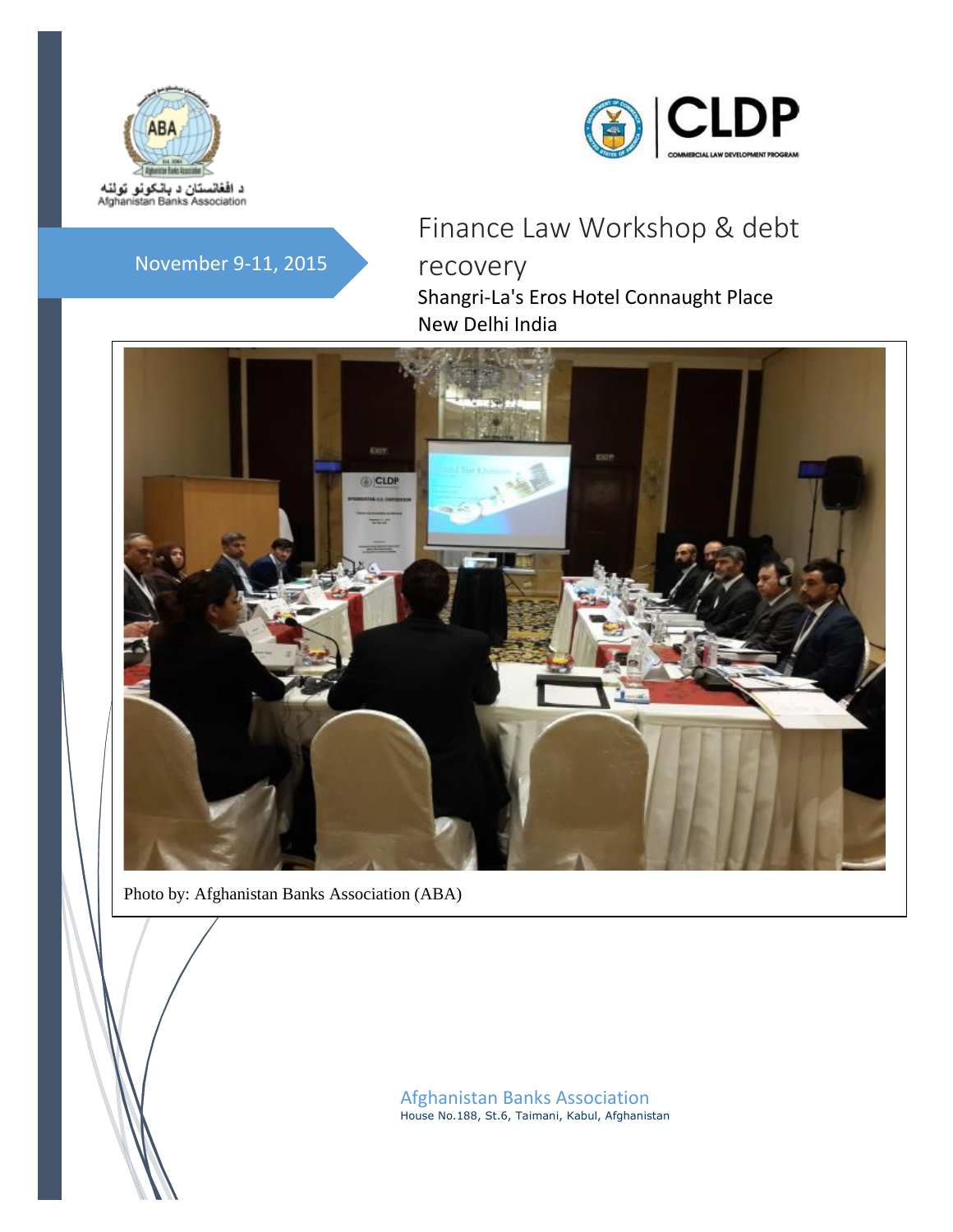## **Background**

The United States Department of Commerce Commercial Law Development Program (CLDP) with close coordination of Afghanistan Banks Association (ABA) conducted Finance Law Workshop. The workshop took place in New Delhi, India from November 9-11, 2015.

## **Goal of the Program:**

The goal of the workshop was to discuss the importance of Finance law to the banking and financial sector as well as various mechanisms that can expedite the foreclosure and debt recovery processes in Afghanistan. In addition, the establishment of special court for debt recovery was also one of the main discussion points during workshop.

Accordingly, based on recent movement indicates that, Afghan banks are decreasing lending to private sector due to the lack of weak and powerless legal recovery mechanisms for secured collateral. The workshop had critical importance for Afghanistan's private sector development. The workshop content included Afghanistan-specific case studies examining discrepancies during adjudication in contradiction to the existing Banking Law, discussion on the formation of a special recovery court for non-performance loans, best practices in international banking governance, as well as potential debt recovery mechanisms to be applied in banking sector of Afghanistan.



Event: Finance Law workshop Venue: Shangri-La's Eros Hotel, New Delhi India Date: Nov 9 & 10, 2015 Photo by: Afghanistan Banks Association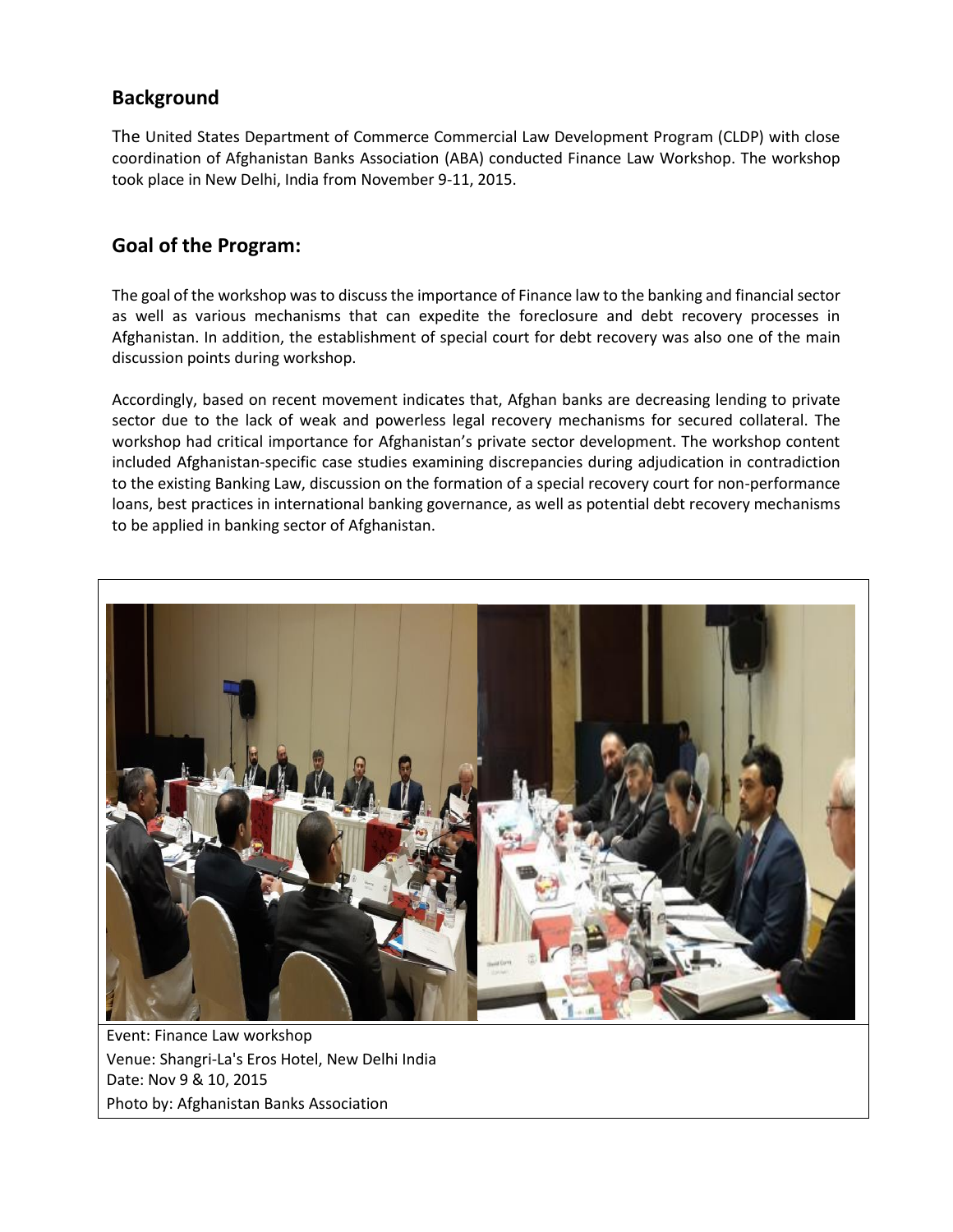#### **Feedback from, Mr.Ahmed Siar Khorieshi, Chairman ABA:**

First of all on behalf of Afghanistan Banking Association I would like to thanks and appreciate from Commercial Law Development Program (CLDP) U.S. Department of Commerce superb and magnificent 3 days' workshop in new Delhi, India. It was very informative, very well presented speakers of CLD Experts plus thought-provoking. I have to express that participants from Afghanistan government delegation namely, Supreme court of Afghanistan, Da Afghanistan Bank, Ministry of Finance , Ministry of Economics, Ministry of Commerce and Industry, Ministry of Justice and Afghanistan Disputes resolution commission ,learned so much from CLDP Finance Law consultation and workshop in regards to challenges that Afghanistan Banking Sector facing in cases of commercial lending on secure charges, mortgages and collateral those customers not able to fulfill their obligations as per loan agreement which as a result will affect banking Non-Performance loans and banks will not confidence for lending due to enforcement of charges, mortgages and collateral.

I felt extremely well equipped by the end of 3 days' workshop. Can I say how impressive the handouts were. They will be an excellent reference material for other government officials in order to start the process of establishment of Bad Debt Commission for expedition of Non-Performance loans and quick recovery for sale of immovable registered mortgages.

Laws protecting creditor rights are critical to Afghan Banking Sector lending to private sector. Judicial efficiency and substantive law that define Afghan Banking Sector as creditor rights are shown to have positively correlated with bank lending. However bank lending to private sector in Afghanistan increasing since 2004 year by year without much improvements in substantive law and judicial efficiency which as result increasing the percentage of Non Performance Loans due to lengthy recovery process and unnecessary bureaucracy is the root of the problem which violation and non-implementation of Immoveable Mortgage Law Section 2 and Clause 27 and Banking Law Article 38 which Banking Sector facing such challenges overall in Afghanistan. Therefore I will suggest and recommend by using an exogenous variation in the introduction of special courts such as Debt Recovery Tribunals (DRT) and Debt Recovery Appellate (DRA) courts, quasi-judicial body that bypasses the over –burdened civil courts in adjudicating financial disputes involving banks in Afghanistan and makes the process efficiently and quicker recovery from defaulted borrowers as well as provides confidence to Banking sector for further lending and creates positive alarm for those borrowers trying to misuse financial system in their favor and reducing bureaucracy which results in Corruption in the legal system. Furthermore by introduction of DRT and DRA will provide swift redress of financial disputes as they are mandated for faster summon, fact finding, adjudication and are given enough to enforce the decree. As a result if enforced effectively both special courts, would enhance the investor and creditor confidence in the system, which result in larger volume of credit dispread and ultimately economic growth.

If lenders cannot seize collateral in the event of default, borrowers cannot credibly commit to repay their loans. This increases lending risk and results in higher interest rates and reduced access to credit. As a result inadequate enforcement due to court delay and excess formalism were cited to be the reasons for low level of lending to private sector which banks are not feeling secure. At present Debt default widespread as the procedure to recover the bad debt is difficult process due to possibility of numerous appeals under mis-interpretation of Immoveable Mortgage Law Section 2 and Clause 27and Banking Law Article 38 plus bureaucracy and luck of proper recovery mechanism. As a result escalated time and cost of recovery and consequently Afghanistan Banking sector has invested more than stipulated proportion of their assets in risk free overnight placements with DAB.